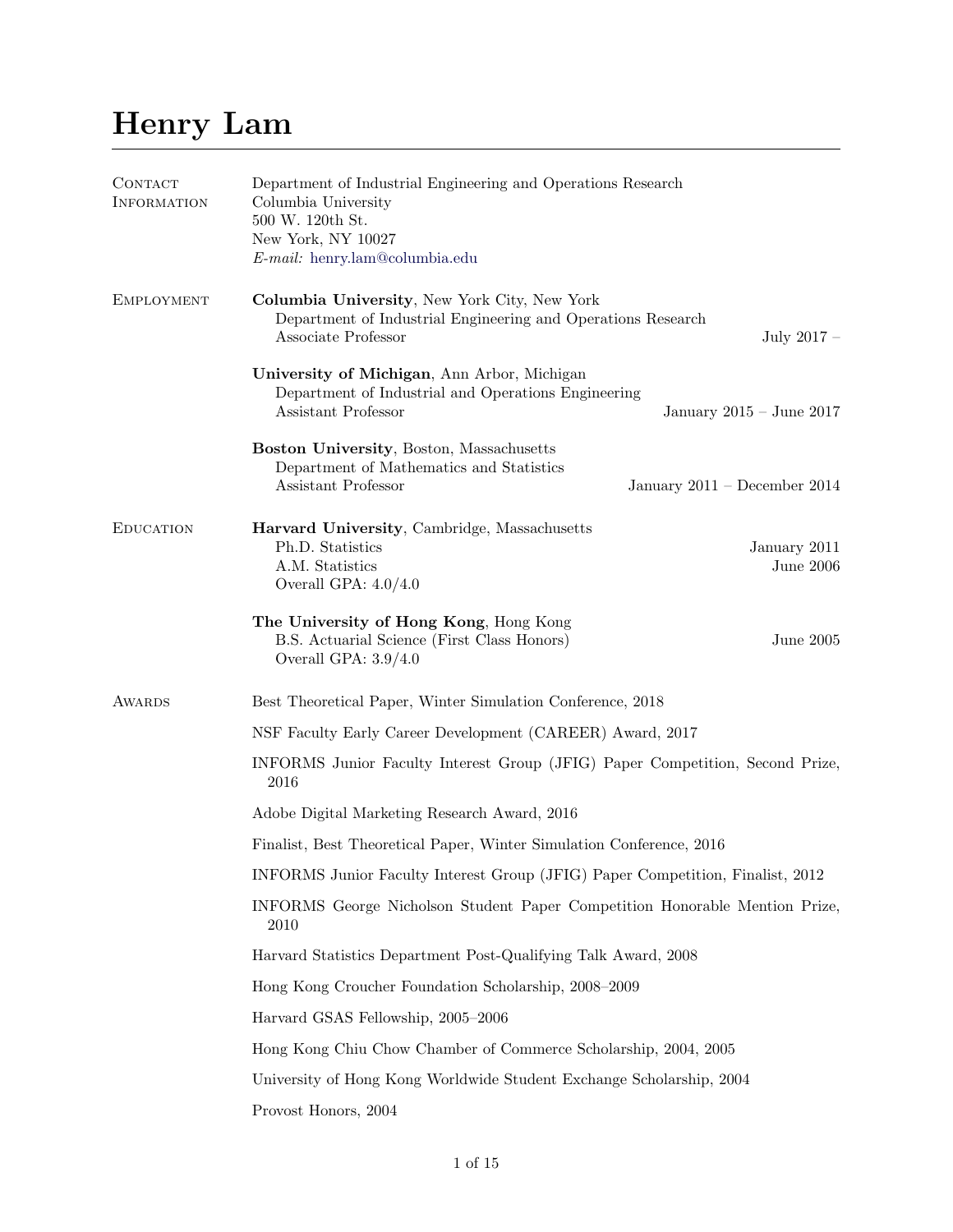|                      | Dean's Honors, 2002, 2003, 2005                                                                                                                                                                                                                                                 |
|----------------------|---------------------------------------------------------------------------------------------------------------------------------------------------------------------------------------------------------------------------------------------------------------------------------|
|                      | Various travel awards                                                                                                                                                                                                                                                           |
| FUNDING              | National Security Agency (NSA) Young Investigator Grant H98230-13-1-0301. Title:<br>"Design of Robust Methodologies for Efficient Simulation and Sensitivity Analysis<br>for Stochastic Systems". Amount: \$39,983. Duration: September 2013–June 2014.<br>Role: PI.            |
|                      | National Science Foundation (NSF) CMMI-1400391/1542020. Title: "A Sensitivity Ap-<br>proach to Assessing Model Uncertainty for Stochastic Systems". Amount: \$224, 947.<br>Duration: July 2014-June 2018. Role: PI.                                                             |
|                      | National Science Foundation (NSF) CMMI-1436247/1523453. Title: "Collaborative Re-<br>search: Modeling and Analyzing Extreme Risks in Insurance and Finance". Amount:<br>\$89,750. Duration: September 2014–August 2017. Role: PI (Lead-PI: Jose Blanchet,<br>PI: Qihe Tang).    |
|                      | MCubed. Title: "Data-driven Methods in Simulation Modeling and Optimization for<br>Large-scale Dynamic Systems". Amount: \$60,000. Duration: November 2015–<br>October 2017. Role: co-PI (PI: Hyun-Soo Ahn, co-PI: Eunshin Byon).                                               |
|                      | UM Mobility Transformation Center (MTC). Title: "Development of Evaluation Ap-<br>proaches and the Certificate System for Automated Vehicles Based on the Accelerated<br>Evaluation". Amount: \$200,000. Duration: May 2016–December 2017. Role: PI (co-<br>PI: David LeBlanc). |
|                      | Adobe Digital Marketing Research Award 2016. Title: "Scalable Dynamic Optimization"<br>in Online Marketing Campaigns". Amount: \$50,000. Role: PI.                                                                                                                              |
|                      | National Science Foundation (NSF) CMMI-1653339/1834710. Title: "CAREER: Optimization-<br>based Quantification of Statistical Uncertainty in Stochastic and Simulation Analy-<br>sis". Amount: \$500,000. Duration: May 2017-April 2022. Role: PI.                               |
|                      | National Science Foundation (NSF) IIS-1849280. Title: "Collaborative Research: Unsu-<br>pervised Rare Event Learning - With Applications on Autonomous Vehicles". Amount:<br>\$225,967. Duration: Feb 2019–Jan 2022. Role: PI (Lead-PI: Ding Zhao).                             |
| PUBLISHED OR         | * Supervised student co-author                                                                                                                                                                                                                                                  |
| ACCEPTED<br>ARTICLES | Goeva, $A^*$ , Lam, H., Qian, H. <sup>*</sup> and Zhang, B., Optimization-based calibration of<br>simulation input models, <i>forthcoming in Operations Research</i> , 2019.                                                                                                    |
|                      | Lam, H., Recovering best statistical guarantees via the empirical divergence-based<br>distributionally robust optimization, <i>forthcoming in Operations Research</i> , 2019.<br>[Second Prize, INFORMS JFIG Paper Competition 2016]                                            |
|                      | Ghosh, S. and Lam, H., Robust analysis in stochastic simulation: Computation and<br>performance guarantees, <i>Operations Research</i> , $67(1)$ , 232-249, 2019.                                                                                                               |
|                      | Blanchet, J., Lam, H., Tang, Q. and Yuan, Z., Robust actuarial risk analysis, North<br>American Actuarial Journal, 23(1), 33-63, 2019.                                                                                                                                          |
|                      | Zhang, M., Lam, H. and Lin, L., Robust and parallel Bayesian model selection, Journal<br>of Computational Statistics and Data Analysis, 127, 229-247, 2018.                                                                                                                     |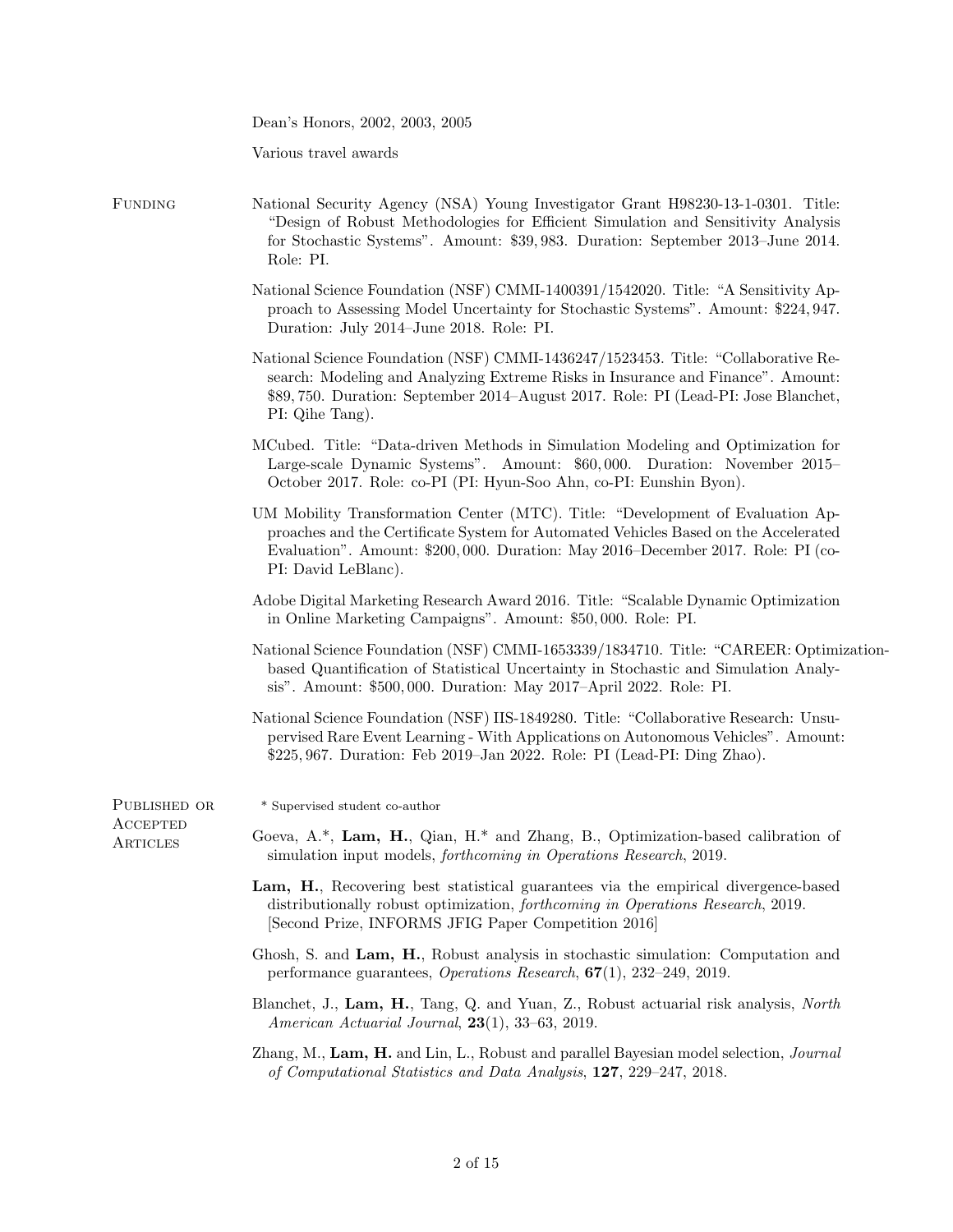- Huang,  $Z^*$ , Zhao, D.<sup>\*</sup>, Lam, H., and LeBlanc, D. J., Accelerated evaluation of automated vehicles using piecewise mixture models, IEEE Transactions on Intelligent Transportation Systems, 19(9), 2845–2855, 2018.
- Lam, H., Sensitivity to serial dependency of input processes: A robust approach, Management Science, 64(3), 1311–1327, 2018.
- Zhao, D.\*, Huang, X., Peng, H., Lam, H., and LeBlanc, D. J., Accelerated evaluation of automated vehicles in car-following maneuvers, IEEE Transactions on Intelligent Transportation Systems, 19(3), 733–744, 2018.
- Lam, H., and Mottet, C.\*, Tail analysis without parametric models: A worst-case perspective, Operations Research, 65(6), 1696-1711, 2017.
- Choe, Y., Lam, H. and Byon, E., Uncertainty quantification of stochastic simulation for black-box computer experiments, Methodology and Computing in Applied Probability, 1–18, 2017.

[Selected for the Natrella Invited Section in the American Statistical Association (ASA) Quality & Productivity Research Conference 2015]

- Lam, H. and Zhou, E., The empirical likelihood approach to quantifying uncertainty in sample average approximation, Operations Research Letters, 45(4), 301–307, 2017.
- Zhao, D.\*, Lam, H., Peng, H., Bao, S., LeBlanc, D. J., Nobukawa, K. and Pan, C. S., Accelerated evaluation of automated vehicles safety in lane change scenarios based on importance sampling techniques, IEEE Transactions on Intelligent Transportation Systems, 18(3), 595–607, 2017. [UMTRI Transportation Safety Research Symposium Best Poster Award Second Place 2015]
- Lam, H., Robust sensitivity analysis for stochastic systems, Mathematics of Operations *Research*,  $41(4)$ ,  $1248-1275$ ,  $2016$ . [INFORMS JFIG Paper Competition Finalist 2012]
- Blanchet, J., Chen, X., and Lam, H., Two-parameter sample path large deviations for infinite server queues, Stochastic Systems, 4(1), 206–249, 2014.
- Blanchet, J., and Lam, H., Rare-event simulation for many-server queues, Mathematics of Operations Research, 39(4), 1142-1178, 2014. [INFORMS G. Nicholson Student Paper Competition Honorable Mention Prize 2010]
- Bai, Q.\*, Lam, H. and Sclaroff, S., A Bayesian framework for online classifier ensemble, Journal of Machine Learning Research, W & CP (ICML), **32**, 1584–1592, 2014.
- Brinton, C., Chiang, M., Jain, S., Lam, H., Liu, Z., and Wong, F., Learning about social learning in MOOCS: from statistical analysis to generative model, IEEE Transactions on Learning Technologies, 7(4), 346–359, 2014.
- Blanchet, J., and Lam, H., Uniform large deviations for heavy-tailed queues under heavy traffic, Bulletin of the Mexican Mathematical Society, Bol. Soc. Mat. Mexicana, 19(3), Special Issue for the International Year of Statistics, 2013.
- Chiang, M., Lam, H., Liu, Z., and Poor, V., Why Steiner-tree type algorithms work for community detection, Journal of Machine Learning Research, W & CP (AISTATS), 31, 187-195, 2013.
- Blanchet, J., and Lam, H., A heavy traffic approach to modeling large life insurance portfolio, Insurance Mathematics and Economics, 53(1), 237-251, 2013.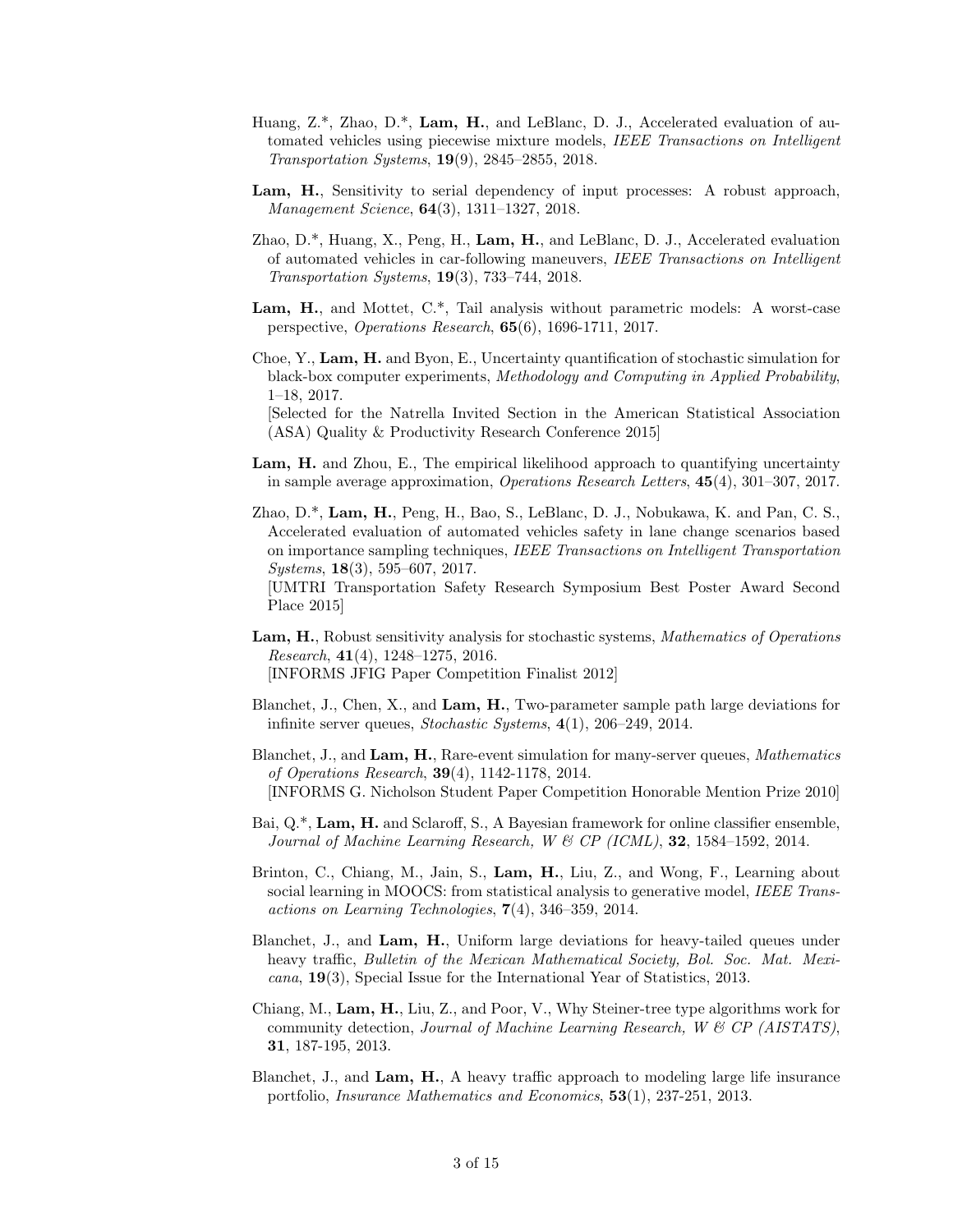- Blanchet, J., Lam, H., and Zwart, B., Efficient rare-event simulation for perpetuities, Stochastic Processes and Their Applications, 122(10), 3361–3392, 2012.
- Yuen, W., Du, N., Shvartsman, D., Arany, P., Lam, H., and Mooney, D., Statistical platform to discern spatial and temporal coordination of endothelial sprouting, Integrated Biology, 4(3), 292-300. 2012.
- Lam, H., Blanchet, J., Bazant, M. Z., and Burch, D., Corrections to the Central Limit Theorem for heavy-tailed probability densities, Journal of Theoretical Probability, 24(4), 895-927, 2011.
- Blanchet, J., Glynn, P., and Lam, H., Rare-event simulation for a slotted time  $M/G/s$ model, Queueing Systems: Theory and Applications, 63, 33-57, 2009.

**REFEREED CONFERENCE PUBLICATIONS** 

- Huang, Z.\*, Arief, M., Lam, H. and Zhao, D., Synthesis of different autonomous vehicles test approaches, IEEE International Conference on Intelligent Transportation Systems (ITSC), 2018.
- Meisami, A.\*, Lam, H., Dong, C. and Pani, A., Sequential learning under probabilistic constraints, Conference on Uncertainty in Artificial Intelligence (UAI), 2018.
- Glynn, P. W. and Lam, H., Constructing simulation output intervals under input uncertainty via data sectioning, Proceedings of the Winter Simulation Conference  $(WSC), 2018.$
- Lam, H. and Qian, H.\*, Subsampling variance for input uncertainty quantification, Proceedings of the Winter Simulation Conference (WSC), 2018.
- Lam, H. and Li, F.\*, Sampling uncertain constraints under parametric distributions, Proceedings of the Winter Simulation Conference (WSC), 2018. [Best Theoretical Paper, Winter Simulation Conference 2018]
- Lam, H. and Qian, H.<sup>\*</sup>, Assessing solution quality in stochastic optimization via bootstrap aggregating, Proceedings of the Winter Simulation Conference (WSC), 2018.
- Duplay, T.\*, Lam, H. and Zhang, X.\*, Achieving optimal bias-variance tradeoff in online derivative estimation, Proceedings of the Winter Simulation Conference (WSC), 2018.
- Huang,  $Z^*$ , Lam, H. and Zhao, D., Designing importance samplers to simulate machine learning predictors via optimization, Proceedings of the Winter Simulation Conference  $(WSC), 2018.$
- Huang,  $Z^*$ , Lam, H. and Zhao, D., Rare-event simulation without structural information: A learning-based approach, Proceedings of the Winter Simulation Conference  $(WSC)$ , 2018.
- Lam, H., Jiang, G. and Fu, M., On efficiencies of stochastic optimization procedures under importance sampling, Proceedings of the Winter Simulation Conference (WSC), 2018.
- Barton, R., Lam, H. and Song, E., Revisiting direct bootstrap resampling for input model uncertainty, Proceedings of the Winter Simulation Conference (WSC), 2018.
- Pan, Q., Byon, E. and Lam, H., Variance reduction method for extreme quantile estimation, Institute of Industrial and Systems Engineers (IISE) Annual Conference, 2018.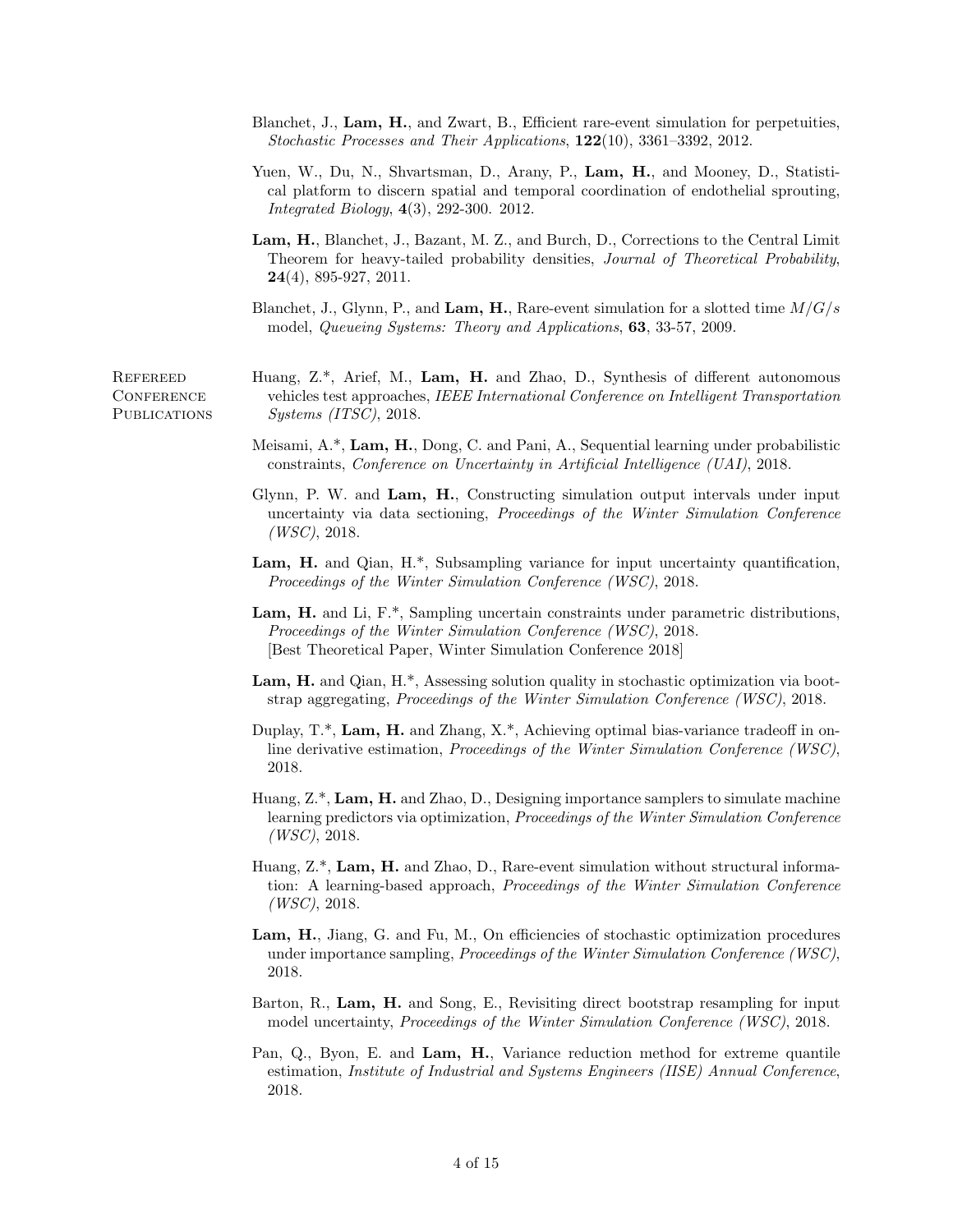- Huang,  $Z^*$ , Guo, Y., Zhao, D.<sup>\*</sup> and **Lam, H.**, A versatile approach for the evaluation and testing of automated vehicles based on kernel methods, American Control Conference (ACC), 2018.
- Meisami, A.\*, Lam, H., and Van Oyen, M., Uncertainty quantification on simulation analysis driven by random forests, Proceedings of the Winter Simulation Conference  $(WSC), 2017.$
- Huang,  $Z^*$ , Lam, H., and Zhao, D.<sup>\*</sup>, Sequential experimentation to evaluate automated vehicles, Proceedings of the Winter Simulation Conference (WSC), 2017.
- Blanchet, J., He, F., and Lam, H., Computing worst-case expectations given marginals via simulation, Proceedings of the Winter Simulation Conference (WSC), 2017.
- Lam, H., Plumlee, M., and Zhang, X.\*, Improving prediction from stochastic simulation via model discrepancy learning, Proceedings of the Winter Simulation Conference  $(WSC), 2017.$
- Huang,  $Z^*$ , Zhao,  $D^*$ , and Lam, H., Towards affordable on-track testing for autonomous vehicle - A kriging-based statistical approach, Proceedings of the IEEE International Conference on Intelligent Transportation Systems (ITSC), 2017.
- Huang, Z.\*, Lam, H., and Zhao, D.\*, An accelerated testing approach for automated vehicles with background traffic described by joint distributions, Proceedings of the IEEE International Conference on Intelligent Transportation Systems (ITSC), 2017.
- Huang, Z.\*, Zhao, D.\*, Lam, H., LeBlanc, D. J., and Peng H., Evaluation of automated vehicles in the frontal cut-in scenario - An enhanced approach using piecewise mixture model, Proceedings of the IEEE International Conference on Robotics and Automation (ICRA), 2017.
- Lam, H. and Qian, H.<sup>\*</sup>, The empirical likelihood approach to simulation input uncertainty, Proceedings of the Winter Simulation Conference (WSC), 2016.
- Hong, J. L., Huang,  $Z^*$  and  $Lam$ ,  $H<sub>l</sub>$ , Approximating data-driven joint chance-constrained programs via uncertainty set construction, Proceedings of the Winter Simulation Conference (WSC), 2016. [Finalist, Best Theoretical Paper, Winter Simulation Conference 2016]
- Plumlee, M. and Lam, H., Learning stochastic model discrepancy, Proceedings of the Winter Simulation Conference (WSC), 2016.
- Lam, H. and Zhou, E., Quantifying uncertainty in sample average approximation, Proceedings of the Winter Simulation Conference (WSC), 2015.
- Ghosh, S. and Lam, H., Mirror descent stochastic approximation for computing worstcase stochastic input models, Proceedings of the Winter Simulation Conference (WSC), 2015.
- Hong, J. L. and Lam, H., A statistical perspective on linear programs with uncertain parameters, Proceedings of the Winter Simulation Conference (WSC), 2015.
- Lam, H. and Mottet, C.\*, Simulating tail events with unspecified tail models, *Proceed*ings of the Winter Simulation Conference (WSC), 2015.
- Zhao, D.\*, Peng, H., Lam, H., Bao, S., Nobukawa, K., LeBlanc, D. J. and Pan, C. S., Accelerated evaluation of automated vehicles in lane change scenarios, Proceedings of the ASME Dynamic Systems and Control Conference, 2015.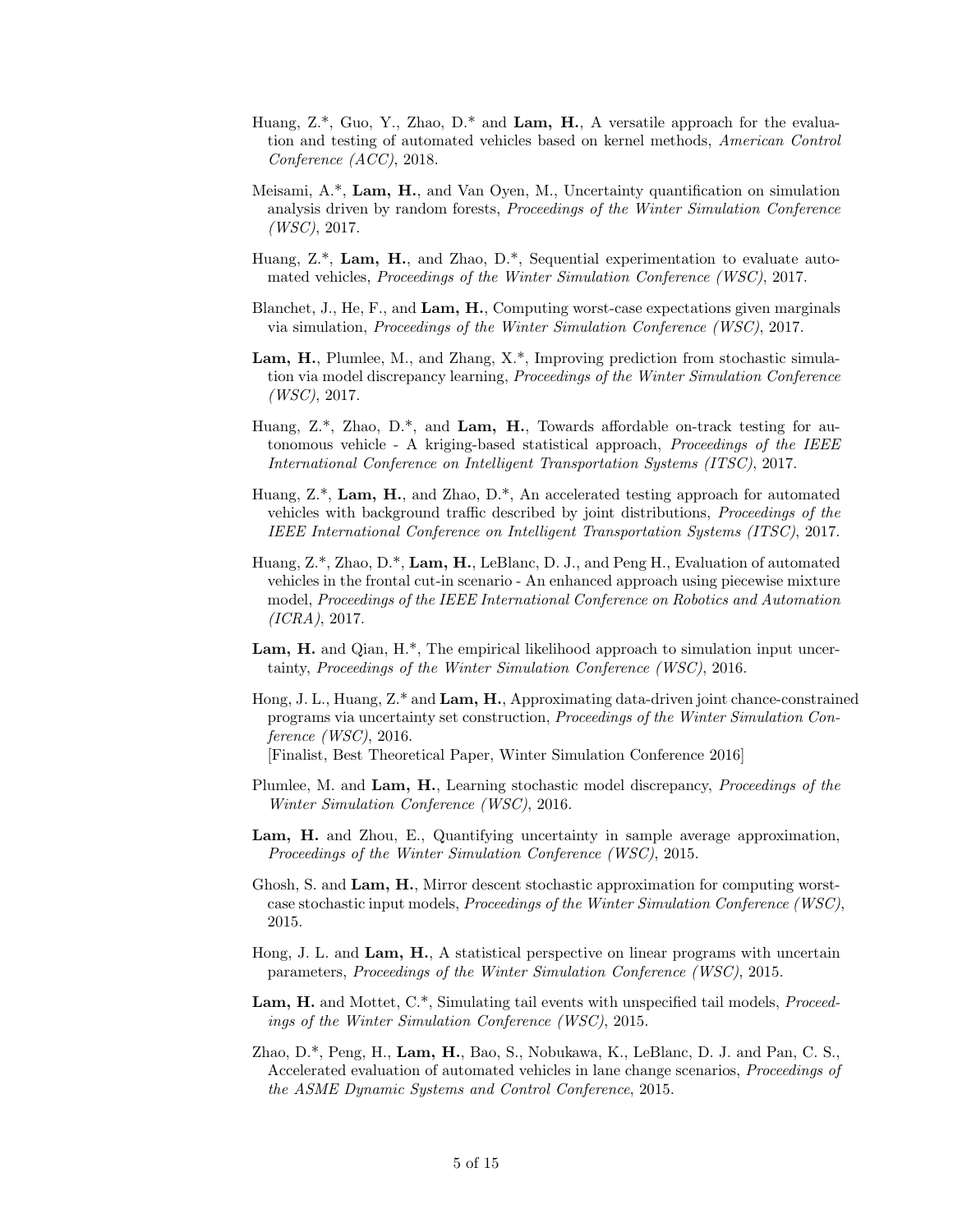|                              | mization, Proceedings of the Winter Simulation Conference (WSC), 2014.                                                                                                                                                                    |
|------------------------------|-------------------------------------------------------------------------------------------------------------------------------------------------------------------------------------------------------------------------------------------|
|                              | Blanchet, J., Dolan, C. and Lam, H., Robust rare-event performance analysis with<br>natural non-convex constraints, Proceedings of the Winter Simulation Conference<br>(WSC), 2014.                                                       |
|                              | Lam, H. and Ghosh, S., Iterative method for robust estimation under bivariate uncer-<br>tainty, Proceedings of the Winter Simulation Conference (WSC), 2013.                                                                              |
|                              | Lam, H., Efficient importance sampling under partial information, <i>Proceedings of the</i><br>Winter Simulation Conference (WSC), 41-53, 2012.                                                                                           |
|                              | Chung, K. M., Lam, H., Liu, Z., and Mitzenmacher, M., Chernoff-Hoeffding bounds<br>for finite Markov chains: generalized and simplified, <i>Proceedings of the Symposium</i><br>on Theoretical Aspects of Computer Science (STACS), 2012. |
|                              | Lam, H., Liu, Z., Mitzenmacher, M., Sun, X., and Wang, Y., Information dissemination<br>via random walks in d-dimensional space, Proceedings of the ACM-SIAM Symposium<br>on Discrete Algorithms (SODA), 1612-1622, 2012.                 |
|                              | Lam, H., Exact asymptotics for infinite-server queues, ACM Proceedings of the 6th<br>International Conference on Queueing Theory and Network Applications, 101-106,<br>2011.                                                              |
|                              | Blanchet, J. and Lam, H., Importance sampling for actuarial cost analysis under a<br>heavy traffic model, <i>Proceedings of the Winter Simulation Conference (WSC)</i> , 3817–<br>3828, 2011.                                             |
| <b>SURVEY</b><br>ARTICLES    | Lam, H., Advanced tutorial: Input uncertainty and robust analysis in stochastic sim-<br>ulation, <i>Invited Tutorial</i> , <i>Winter Simulation Conference (WSC)</i> , 2016.                                                              |
|                              | Blanchet, J. and Lam, H., State-dependent importance sampling for rare-event simu-<br>lation: Recent advances, Surveys in Operations Research and Management Science,<br>$17(1), 38-59, 2012.$                                            |
|                              | Blanchet, J., and Lam, H., Rare-event simulation techniques, Advanced Tutorial, Pro-<br>ceedings of the Winter Simulation Conference (WSC), 2011.                                                                                         |
| OTHER<br><b>PUBLICATIONS</b> | Zhao, D.*, Peng, H., Lam, H., LeBlanc, D. J., Accelerated evaluation of automated ve-<br>hicles, 5th ASME Symposium on Verification and Validation in Computational Mod-<br>eling and Simulation, 2016.                                   |
|                              | Lam, H. and Zhang, B., Machine teaching via simulation optimization, NIPS Workshop<br>on Machine Learning from and for Adaptive User Technologies: From Active Learning<br>and Experimentation to Optimization and Personalization, 2015. |
|                              | Lam, H., Efficient Monte-Carlo Methods and Asymptotic Analysis for Stochastic Sys-<br>tems, Ph.D. Dissertation, Harvard University, 2011.                                                                                                 |
| ARTICLES<br>UNDER REVISION   | Hong, J. L., Huang, $Z^*$ and Lam, H., Learning-based robust optimization: Procedures<br>and statistical guarantees, under revision in Management Science.                                                                                |
|                              | Plumlee, M. and Lam, H., An uncertainty quantification method for inexact simulation<br>models, under revision in Operations Research.                                                                                                    |

Goeva, A.\*, Lam, H. and Zhang, B., Reconstructing input model via simulation opti-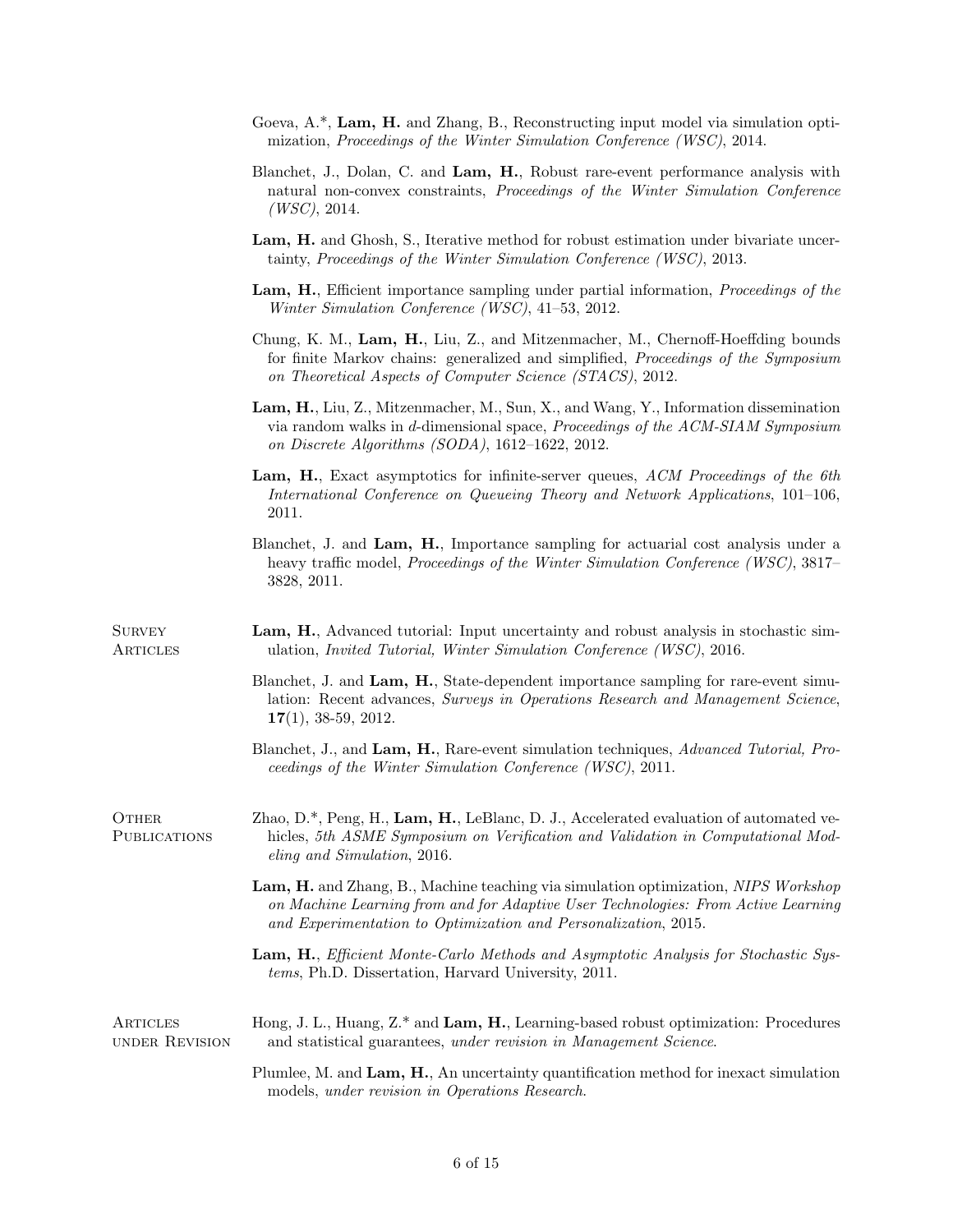- Lam, H. and Qian, H.<sup>\*</sup>, Optimization-based quantification of simulation input uncertainty via empirical likelihood, under revision in Management Science.
- Mottet, C.\* and Lam, H., On optimization over tail distributions, under revision in INFORMS Journal on Computing.
- Peng, Y., Fu, M. C., Heidergott, B. and Lam, H., Maximum likelihood estimation by Monte Carlo simulation: Towards data-driven stochastic modeling, under revision in Operations Research.
- Lam, H. and Qian, H.<sup>\*</sup>, Subsampling to enhance efficiency in input uncertainty quantification, under revision in Operations Research.
- Lam, H. and Qian, H.\*, Bounding optimality gap in stochastic optimization via bagging: Statistical efficiency and stability, under review in Operations Research.
- Lam, H., Zhang, X.\* and Zhang, X.\*, Enhanced balancing of bias-variance tradeoff in stochastic estimation: A minimax perspective, under review in Operations Research.
- Lam, H. and Li, F.\*, Parametric scenario optimization under limited data: A distributionally robust optimization view, under review in ACM Transactions on Modeling and Computer Simulation.
- Luo, Q., Huang, Z.\* and Lam, H., Dynamic congestion pricing for ridesourcing traffic: A simulation optimization approach, under review in Winter Simulation Conference.
- Lam, H. and Qian, H.\*, Validating optimization with uncertain constraints, under review in Winter Simulation Conference.
- Lam, H. and Qian, H.<sup>\*</sup>, Random perturbation and bagging to quantify input uncertainty, under review in Winter Simulation Conference.
- Lam, H. and Zhang, X.\*, Minimax efficient finite-difference gradient estimation, under review in Winter Simulation Conference.
- Lam, H. and Zhang, H.\*, On the stability of kernelized control functionals on partial and biased stochastic inputs, under review in Winter Simulation Conference.
- Manuscripts in **SUBMISSION** Lam, H., Nonparametric bounds for parametric sensitivities in simulation analysis, preprint.
	- Meisami, A.\*, Lam, H., Van Oyen, M., Stromblad, C., and Kastango, N., Individualized learning for surgery appointment scheduling, preprint.
	- Pan, Q., Byon, E. and Lam, H., Adaptive importance sampling for extreme quantile estimation with stochastic black-box computer models, preprint.
	- Peng, Y., Li, X., Heidergott, H., Hong, J. L. and Lam, H., Stochastic gradient estimation for artificial neural networks, preprint.
	- Blanchet, J., Kang, Y. and Lam, H., An empirical likelihood approach to quantify uncertainty of stochastic programs, in preparation.
	- Lam, H. and Zhang, X.\*, Robust multivariate extreme event analysis, in preparation.
	- Lam, H. and Qian, H.<sup>\*</sup>, Optimal statistical balancing of feasibility-optimality tradeoff for optimization under uncertainty, in preparation.
	- Abbasi-Yadkori, Y., Dong, C., Lam, H., Li, F.\*, Meisami, A.\*, and Pani, A., Stochastically constrained reinforcement learning via policy splitting, in preparation.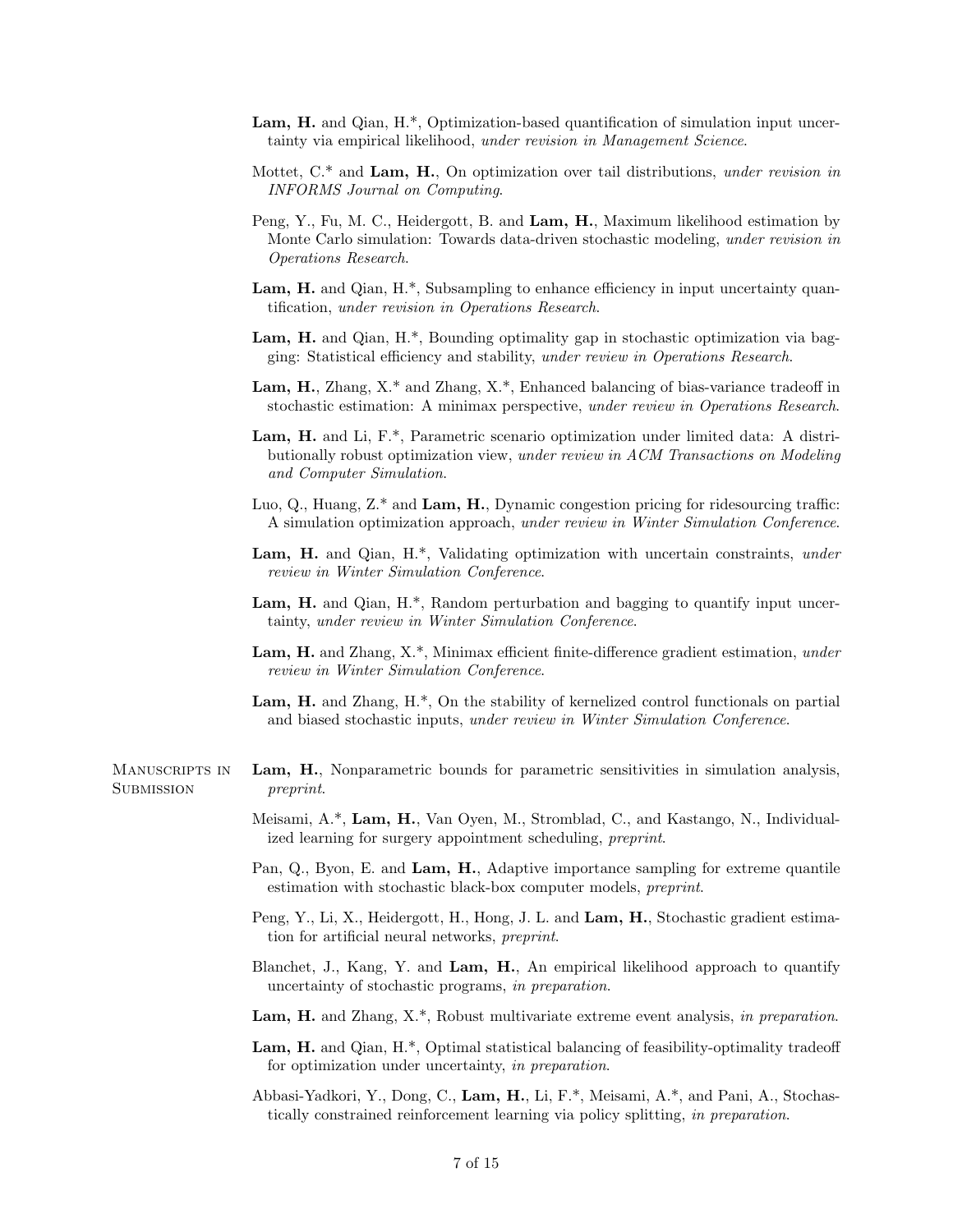- Bai, Y.\*, Lam, H. and Zhang, X.\*, Extreme event analysis via distributionally robust optimization, in preparation.
- Bai, Y.\*, Huang, Z.\* and Lam, H., Importance sampling for black-box predictive models, in preparation.

SERVICES Editorial:

Associate Editor, Operations Research, 2015–

Associate Editor, INFORMS Journal on Computing, 2016–

Editorial Board, Stochastic Models, 2019–

Referee for: American Control Conference, ACM Transactions on Modeling and Computer Simulation, Annals of Applied Probability, Annals of Operations Research, Annals of Statistics, Applied Mathematics Letters, Applied Stochastic Models in Business and Industry, Bernoulli, Communications in Mathematical Sciences, Computational Management Science, Entropy, Electronic Journal of Statistics, European Journal of Operations Research, Extremes, IEEE Transactions on Automatic Control, IN-FORMS Journal on Computing, Journal of Applied Probability, Journal of Applied Statistics, Journal of Simulation, Journal of Theoretical Probability, Mathematical Programming, Management Science, Mathematics of Operations Research, Operations Research, Performance Evaluation, PLOS, Queueing Systems, SIAM Journal on Control and Optimization, Simulation Modelling Practice and Theory, Statistica Sinica, Stochastic Models, Stochastic Processes and Their Applications, Stochastic Systems.

Services to professional organizations:

Organizing Committee, New England Statistics Symposium 2012.

Session Chair, Applied Probability Society Conference 2013, 2017, 2019.

Session Chair, INFORMS Annual Meeting 2013–2017.

Program Committee, Winter Simulation Conference (Analysis Methodology Track) 2015, 2016, 2018.

Program Committee, Winter Simulation Conference (Simulation Optimization Track) 2016, 2017, 2018.

INFORMS Simulation Society Recruiting and Retention Committee, 2016–.

INFORMS Applied Probability Society Council Member 2017–.

Co-Chair, INFORMS Annual Meeting Applied Probability Cluster 2018.

Track Co-Chair, Winter Simulation Conference (Uncertainty Quantification and Robust Simulation), 2019.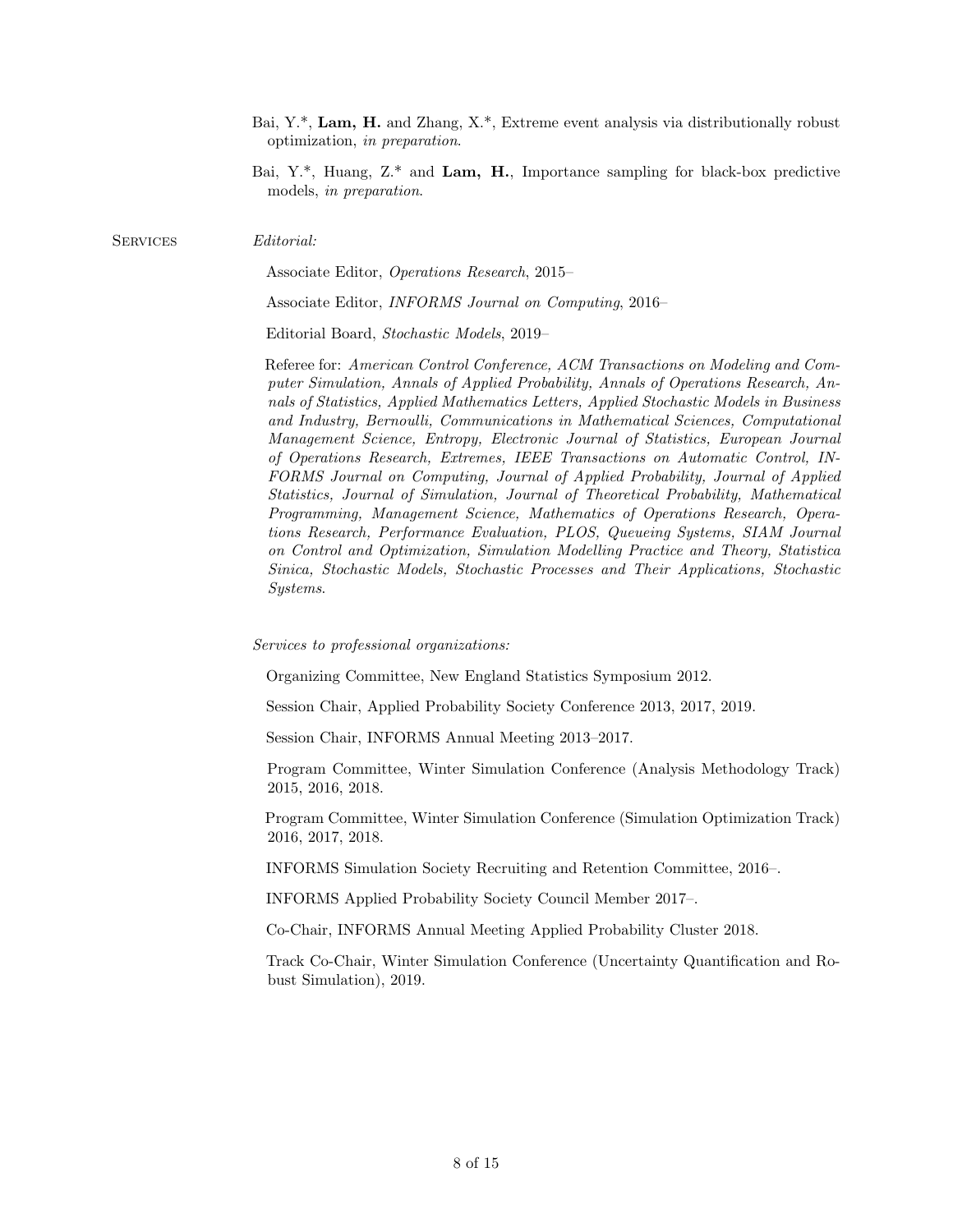## Grant proposal review:

National Science Foundation (NSF) Peer Review Panel, 2015.

Natural Sciences and Engineering Research Council of Canada (NSERC) External Reviewer, 2016.

National Science Foundation (NSF) Ad Hoc Reviewer, 2017.

Research Grants Council of Hong Kong, External Reviewer, 2019.

### University and department services:

Co-Organizer, BU Probability and Statistics Seminar Series, 2011–2012, 2012–2013, 2013–2014.

Graduate Admission Committee, BU Statistics Program, 2011–2012.

Organizing Committee, BU Center for Information & Systems Engineering Seminar Series, Fall 2014.

Faculty adviser, UM Tauber Institute Team Project "Simulation of Material Handling Operations for Labor Requirements Calculation", 2015. (student team won Best Presentation Award Third Place)

Graduate Program Committee, UM IOE Department, 2015–2016.

Graduate Admission and Financial Aids Committee, UM IOE Department, 2015– 2016.

Wilson Prize Committee, UM IOE Department, 2015–2016.

Organizer, UM IOE Seminar Series, Winter 2017.

Co-Organizer, Applied Probability and Risk Seminar Series, Columbia University, 2017–2018, 2018–2019.

Actuarial Science Academic Committee, Department of Statistics, Columbia University, 2018–2019.

Graduate Admission Committee, Columbia IEOR, 2018, 2019.

| INVITED<br><b>TALKS</b> | Department seminars:                                                                                                                        |
|-------------------------|---------------------------------------------------------------------------------------------------------------------------------------------|
|                         | Operations Research and Industrial Engineering Seminar, Department of Mechanical<br>Engineering, University of Texas at Austin, TX, 3/2019. |
|                         | Department of Industrial Engineering and Management, Oklahoma State University,<br>Stillwater, OK, 11/2018.                                 |
|                         | Department of Industrial and Systems Engineering, University of Minnesota, Twin<br>Cities, MN, 10/2018.                                     |
|                         | Department of Industrial and Systems Engineering, Lehigh University, Bethlehem,<br>PA 5/2018.                                               |
|                         | Department of Mathematics and Statistics, Boston University, Boston, MA 4/2018.                                                             |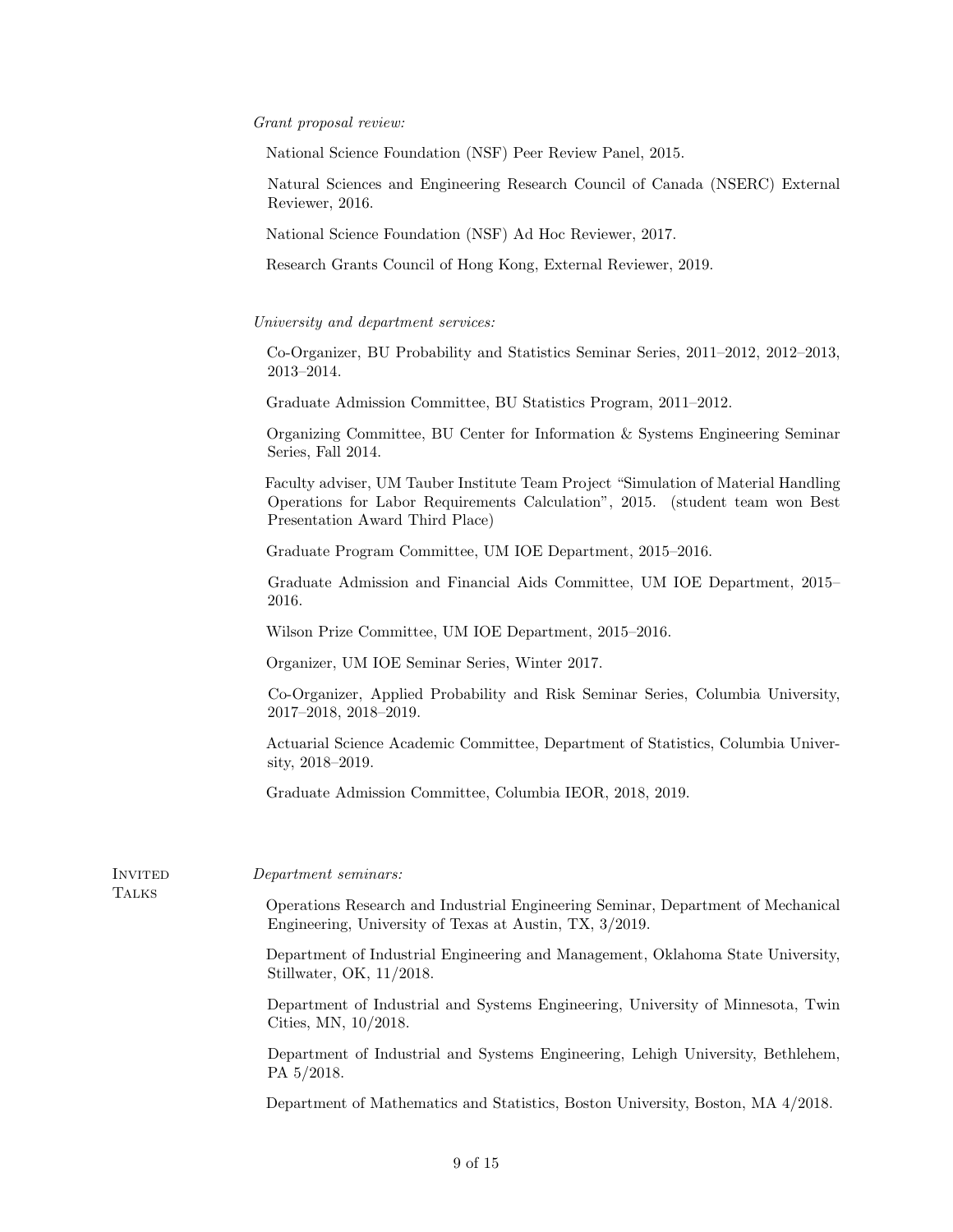IBM Research AI, Yorktown Heights, NY, 4/2018.

Department of Industrial and Manufacturing Engineering, Penn State University, University Park, PA 3/2018.

RIKEN Center for Advanced Intelligence Project, Tokyo, Japan 11/2017.

Operations Management Seminar, University of Southern California, Los Angeles, CA 11/2017.

Applied Probability and Risk Seminar, Columbia University, New York, NY, 9/2017.

Department of Computer Science, College of William and Mary, Williamsburg, VA, 4/2017.

Department of Statistical Sciences and Operations Research, Virginia Commonwealth University, Richmond, VA, 3/2017.

Department of Decision Sciences and Managerial Economics, Chinese University of Hong Kong, Hong Kong, 12/2016.

Applied Probability and Risk Seminar, Columbia University, 11/2016.

School of Business, University of Hong Kong, Hong Kong, 8/2016.

Department of Management Science, City University of Hong Kong, Hong Kong, 8/2016.

Department of Mathematics and Statistics, University of Massachusetts, Amherst, MA, 4/2016.

Department of Industrial Engineering and Management Sciences, Northwestern University, IL, 3/2016.

H. Milton Stewart School of Industrial and Systems Engineering, Georgia Institute of Technology, GA, 9/2015.

Operations Research Team Seminar, General Motors Global R & D, Warren, MI, 5/2015.

Department of Statistics, Purdue University, IN, 2/2015.

IBM Research, Yorktown Heights, NY, 5/2014.

Department of Risk Management and Insurance, Georgia State University, GA, 12/2013.

Machine Learning Seminar, Department of Electrical and Computer Engineering, Boston University, MA, 10/2013.

Department of Statistics and Actuarial Science, The University of Hong Kong, Hong Kong, 12/2012.

Department of Mathematics, Penn State University, PA, 11/2012.

IBM Research, Yorktown Heights, NY, 8/2012.

Department of Statistics, The Chinese University of Hong Kong, Hong Kong, 12/2011.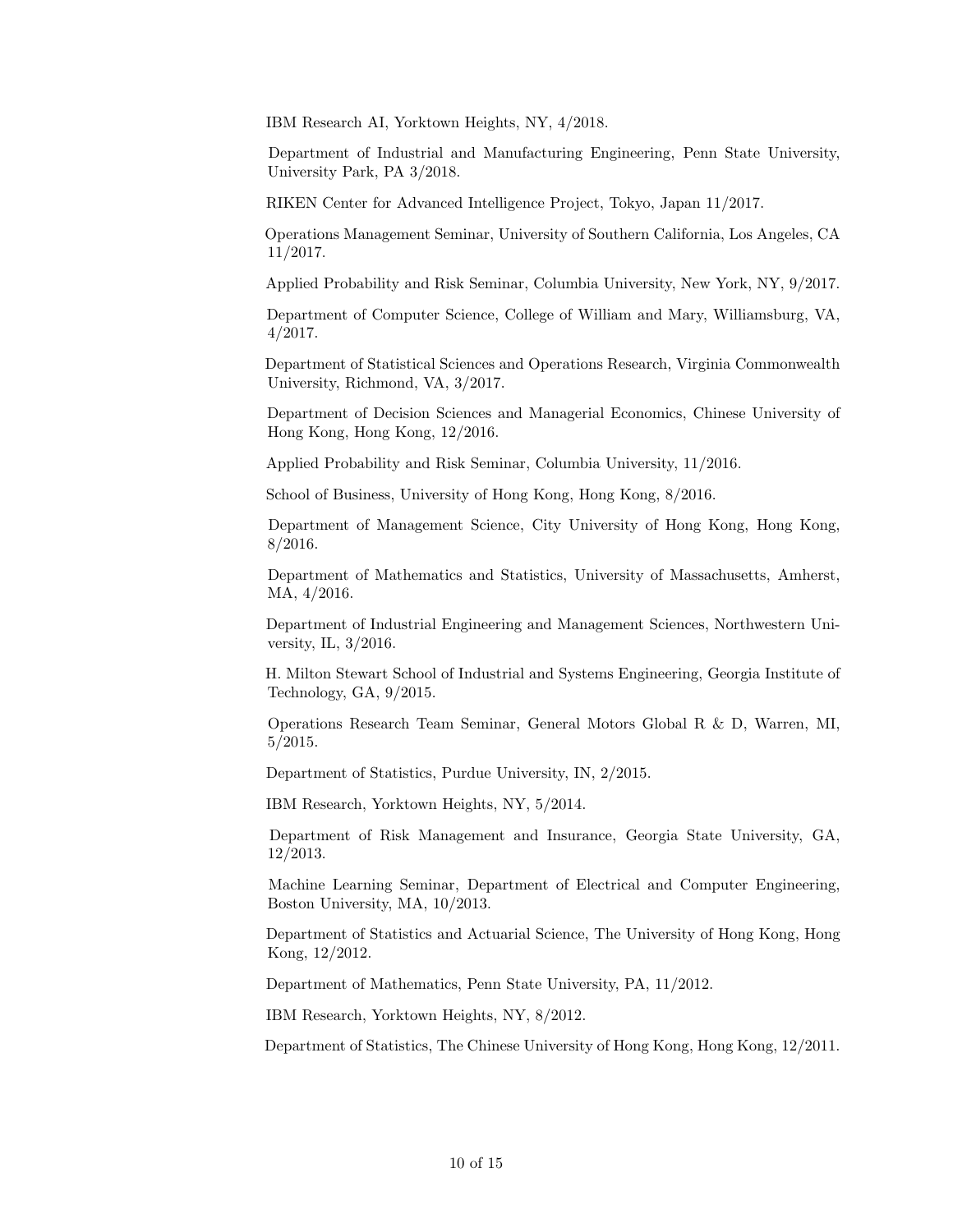#### Invited talks in specialized workshops:

Workshop on Mathematical Optimization of Systems Impacted by Rare, High-Impact Random Events, The Institute for Computational and Experimental Research in Mathematics (ICERM), Brown University, Providence, RI, 6/2019 (upcoming).

International Workshop on Rare Event Simulation, Stockholm, Sweden, 8/2018 (onehour talk).

BIRS-CMO Workshop on Self-Similarity, Long-Range Dependence and Extremes, Oaxaca, Mexico, 6/2018.

Quantitative Risk Management & Financial Analytics Workshop, University of Ottawa, Ottawa, ON, Canada, 5/2018 (one-hour talk).

American Mathematical Society Northeast Sectional Meeting, Special Session on Optimization under Uncertainty, Boston, MA, 4/2018.

BIRS Workshop on Distributionally Robust Optimization, The Banff Centre, Canada, 3/2018.

International Conference of the ERCIM WG on Computational and Methodological Statistics, University of London, U.K., 12/2017.

INFORMS Simulation Society Research Workshop, University of Durham, Durham, U.K., 7/2017 (one-hour talk).

International Conference on Extreme Value Analysis, Delft University of Technology, Delft, The Netherlands, 6/2017.

Mostly OM Workshop, Tsinghua University, 5/2016 (one-hour talk).

American Mathematical Society Fall Southeastern Sectional Meeting, Special Session on Recent Advances in Stochastic Processes and Stochastic Computation, Raleigh, NC, 11/2016.

Workshop on Uncertainty Quantification for Multiscale Stochastic Systems and Applications, Institute for Pure and Applied Mathematics, University of California, Los Angeles, CA, 1/2016 (one-hour talk).

Workshop on Robust Optimization in Applied Probability, EURANDOM, the Netherlands, 11/2015.

ISIM Workshop: At the Interface of Simulation and Optimization, Purdue University, IN, 7/2015.

BIRS Workshop on Applied Probability Frontiers: Computational and Modeling Challenges, The Banff Centre, Canada, 5/2015 (one-hour talk).

BU/Keio Workshop on Probability and Statistics, Boston, MA, 9/2013 (one-hour talk).

Workshop on Computational Methods in Applied Sciences, Department of Statistics, Columbia University, NY, 12/2012.

SAMSI Rare-Event Simulation Workshop, Research Triangle Park, NC, 3/2012 (onehour talk).

Stochastic Networks Conference, Issac Newton Institute, University of Cambridge, U.K., 6/2010.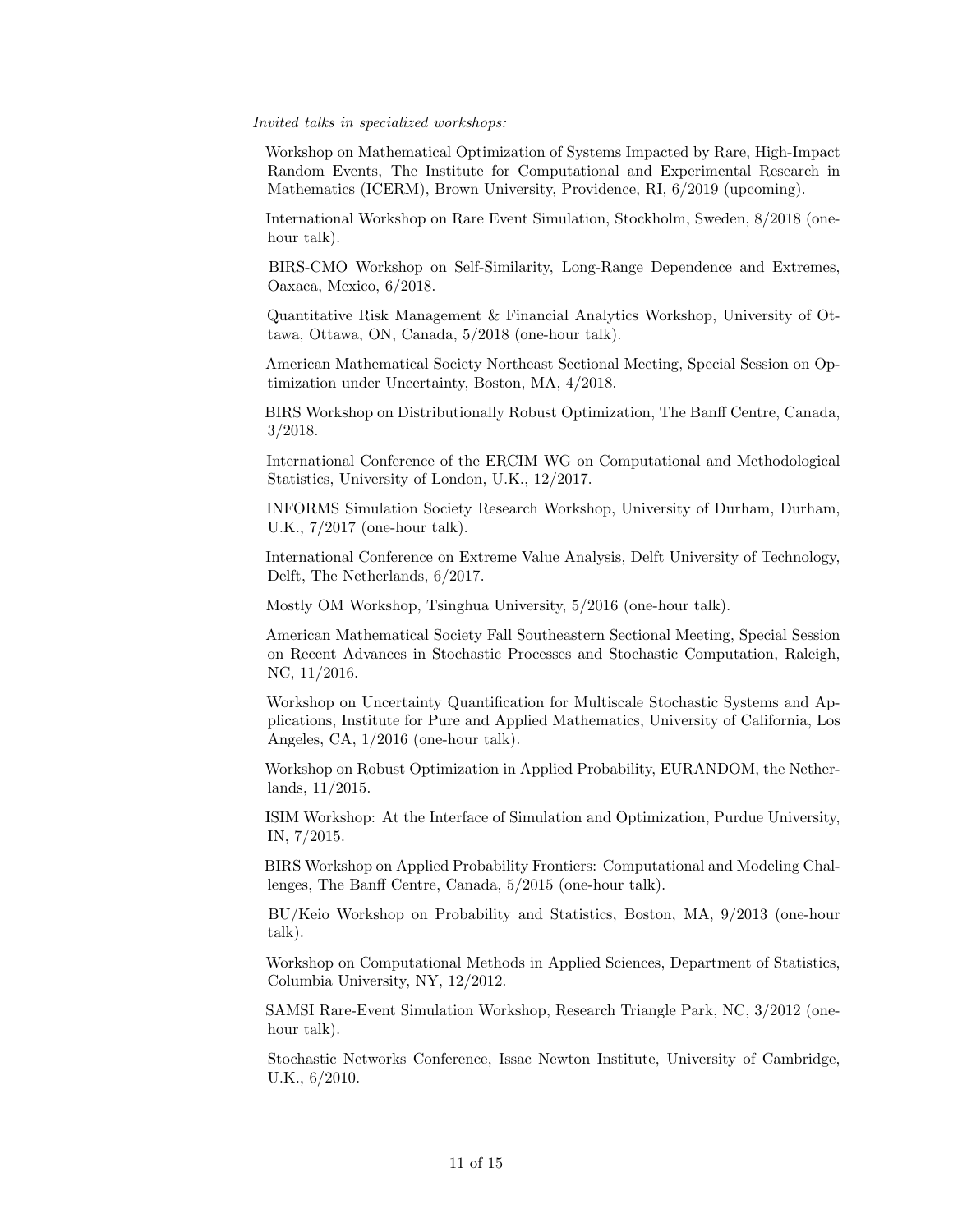#### Invited talks in major conferences:

INFORMS Annual Meeting, Seattle, WA, 10/2019 (upcoming).

International Conference on Continuous Optimization, Berlin, Germany, 8/2019 (upcoming).

International Conference on Monte Carlo Methods and Applications, Sydney, Australia, 7/2019 (upcoming).

Applied Probability Society Conference, Brisbane, Australia, 7/2019 (upcoming).

International Symposium on Mathematical Programming, Bordeaux, France, 7/2018.

Winter Simulation Conference, Las Vegas, NV, 12/2017.

INFORMS Annual Meeting, Houston, TX, 10/2017.

Winter Simulation Conference, Washington D.C., 12/2016.

INFORMS Annual Meeting, Nashville, TN, 11/2016.

International Conference on Continuous Optimization, Tokyo, Japan, 8/2016.

International Workshop on Applied Probability, Toronto, Canada, 6/2016.

INFORMS International Conference, Waikoloa, HI, 6/2016.

INFORMS Optimization Society Conference, Princeton, NJ, 3/2016.

Winter Simulation Conference, Huntington Beach, CA, 12/2015.

INFORMS Annual Meeting, Philadelphia, PA, 11/2015.

The Annual International Conference of the German Operations Research Society, Vienna, Austria, 9/2015.

International Symposium on Mathematical Programming, Pittsburgh, PA, 7/2015.

INFORMS Computing Society Conference, Richmond, VA, 1/2015.

Winter Simulation Conference, Savannah, GA, 12/2014.

INFORMS Annual Meeting, San Francisco, CA, 11/2014.

New England Statistics Symposium, Harvard School of Public Health, MA, 4/2014.

SIAM Conference on Uncertainty Quantification, Atlanta, GA, 3/2014.

Winter Simulation Conference, Washington D.C., 12/2013.

INFORMS Annual Meeting, Minneapolis, MN, 10/2013.

Applied Probability Society Conference, San Jose, Costa Rica, 7/2013.

New England Statistics Symposium, University of Connecticut, CT, 4/2013.

Winter Simulation Conference, Berlin, Germany, 12/2012.

INFORMS Annual Meeting, Phoenix, AZ, 10/2012.

Winter Simulation Conference, Phoenix, AZ, 12/2011.

INFORMS Annual Meeting, Charlotte, NC, 10/2011.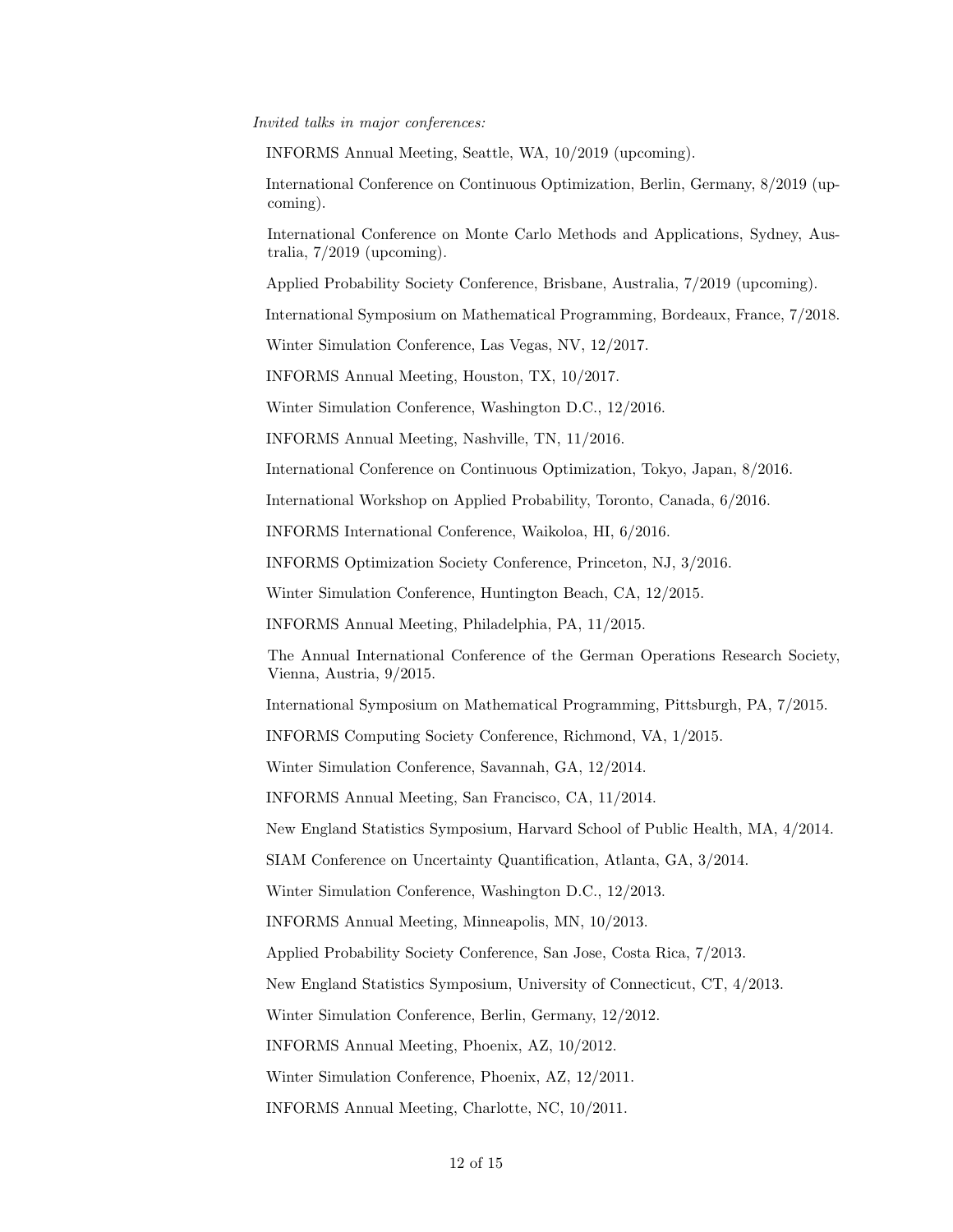INFORMS Annual Meeting, Austin, TX, 10/2010.

INFORMS Annual Meeting, San Diego, CA, 10/2009.

Applied Probability Society Conference, Ithaca, NY, 7/2009.

INFORMS Annual Meeting, Washington D.C., 10/2008.

## Others:

Ph.D. Seminar, Department of Statistics, Columbia University, NY, 10/2013 (invited talk).

Second Cambridge Area Economics and Computation Day, MIT, Cambridge, MA, 5/2013 (contributed talk with selection).

Winter Simulation Conference, Austin, TX, 12/2009 (invited talk in the Ph.D. Colloquium).

Northeast Probability Seminar, New York, NY, 11/2009 (contributed short talk).

Department of Mathematics, University of Wisconsin, Madison, WI, 6/2009 (contributed talk).

DRO Student Seminar, Columbia Business School, New York, NY, 10/2008 (invited talk).

| <b>TEACHING</b><br><b>EXPERIENCE</b> | Columbia University, New York                                                                    |                   |  |
|--------------------------------------|--------------------------------------------------------------------------------------------------|-------------------|--|
|                                      | Instructor, IEOR 4102: Stochastic Modeling for Management Science and Engineering<br>Spring 2019 |                   |  |
|                                      | Instructor, IEOR 8100: Statistical Methods for Simulation and Optimization under<br>Uncertainty  | Spring 2019       |  |
|                                      | Instructor, IEOR 3404: Simulation Modeling and Analysis                                          | Spring 2018       |  |
|                                      | Instructor, IEOR 4100/4101: Probability, Statistics and Simulation                               | Fall 2017, 2018   |  |
|                                      | University of Michigan, Ann Arbor, Michigan                                                      |                   |  |
|                                      | Instructor, IOE 574: Advanced Simulation Analysis                                                | Winter 2016, 2017 |  |
|                                      | Instructor, IOE 474: Simulation Analysis                                                         | Fall 2015, 2016   |  |
|                                      | Boston University, Boston, Massachusetts                                                         |                   |  |
|                                      | Instructor, MA 570: Stochastic Methods in Operations Research                                    | Spring $2014$     |  |
|                                      | Instructor, MA 115: Statistics I                                                                 | Fall 2014         |  |
|                                      | Instructor, MA 569: Optimization Methods in Operations Research                                  | Fall 2011-2013    |  |
|                                      | Instructor, MA 116: Statistics II                                                                | Spring 2012, 2013 |  |
|                                      | Instructor, MA 881: Graduate Seminar in Applied Probability                                      | Fall 2011         |  |
|                                      | Harvard University, Cambridge, Massachusetts                                                     |                   |  |
|                                      | Teaching Fellow, STAT 139/239: Linear Models                                                     | Fall 2007         |  |
|                                      | Teaching Fellow, STAT 171: Stochastic Processes                                                  | Spring 2007       |  |
|                                      | Teaching Fellow, STAT 104: Introduction to Quantitative Methods                                  | Fall 2006         |  |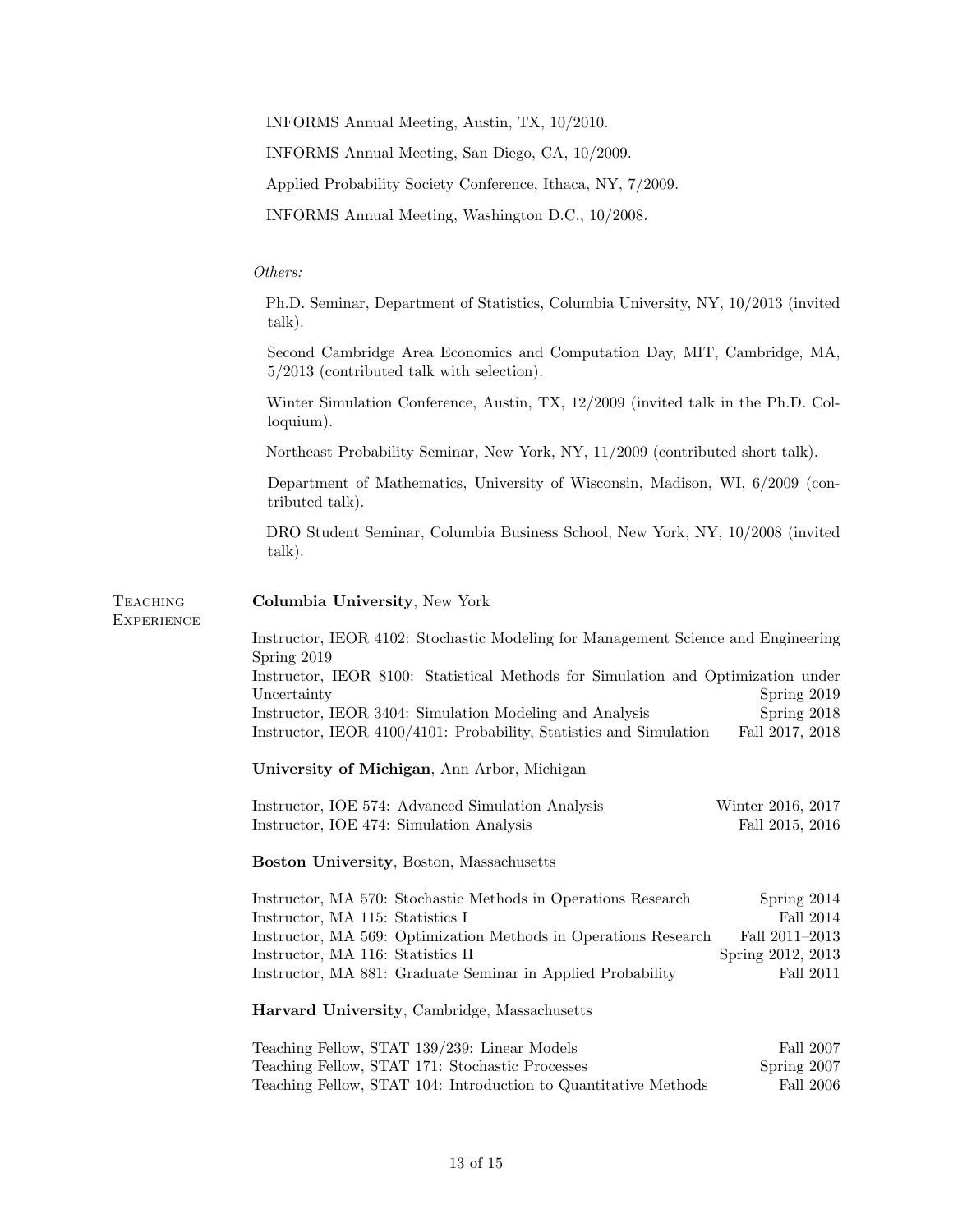STUDENT PhD students with primary advising role:

**MENTORING** 

Alexandrina Goeva (BU Math & Stat), co-advised with Eric Kolaczyk, graduated in 4/2017. First position: Post-doc, Broad Institute of MIT and Harvard.

Clementine Mottet (BU Math & Stat), graduated in 12/2017. First position: TripAdvisor.

Amirhossein Meisami (UM IOE), co-advised with Mark Van Oyen, graduated in 4/2018. First position: Adobe.

Zhiyuan Huang (UM IOE), 2015–

Huajie (Jason) Qian (Columbia IEOR), 2015–

Xinyu Zhang (Columbia IEOR), 2016–

Goutam Kumar (Columbia IEOR), co-advise with Vineet Goyal, 2017–

Fengpei Li (Columbia IEOR), 2018–

Yuanlu Bai (first-year IEOR)

Haofeng Zhang (first-year IEOR)

Siddharth Prusty (first-year IEOR)

PhD Students to whom significant guidance was provided:

Ding Zhao (UM Mechanical Engineering), graduated in 3/2016.

Qinxun (Jerry) Bai (BU Computer Science), graduated in 10/2016.

On thesis defense committee:

Yixi Shi (Columbia IEOR), External Reader 2/2012 Dan Ren (BU Math & Stat), on Thesis Committee 4/2013 John Zhang (Columbia IEOR), External Reader 8/2013 Wes Viles (BU Math  $\&$  Stat), on Thesis Committee  $9/2013$ Chong Liu (BU Math & Stat), Thesis Committee Chair 1/2014 Wuyang Dai (BU ECE), on Thesis Committee 11/2014 Jing Qian (BU ECE), on Thesis Committee 8/2014 Ali Sanjari (BU Math & Stat), on Thesis Committee 11/2015 Zhihao Chen (UM IOE), on Thesis Committee 2/2016 Helin Zhu (Gatech ISyE), External Reader 7/2016 Selin Merdan (UM IOE), on Thesis Committee 3/2018 Yanan Pei (Columbia IEOR), on Thesis Committee 7/2018 Fei He (Columbia IEOR), on Thesis Committee 9/2018 Ni Ma (Columbia IEOR), on Thesis Committee 12/2018